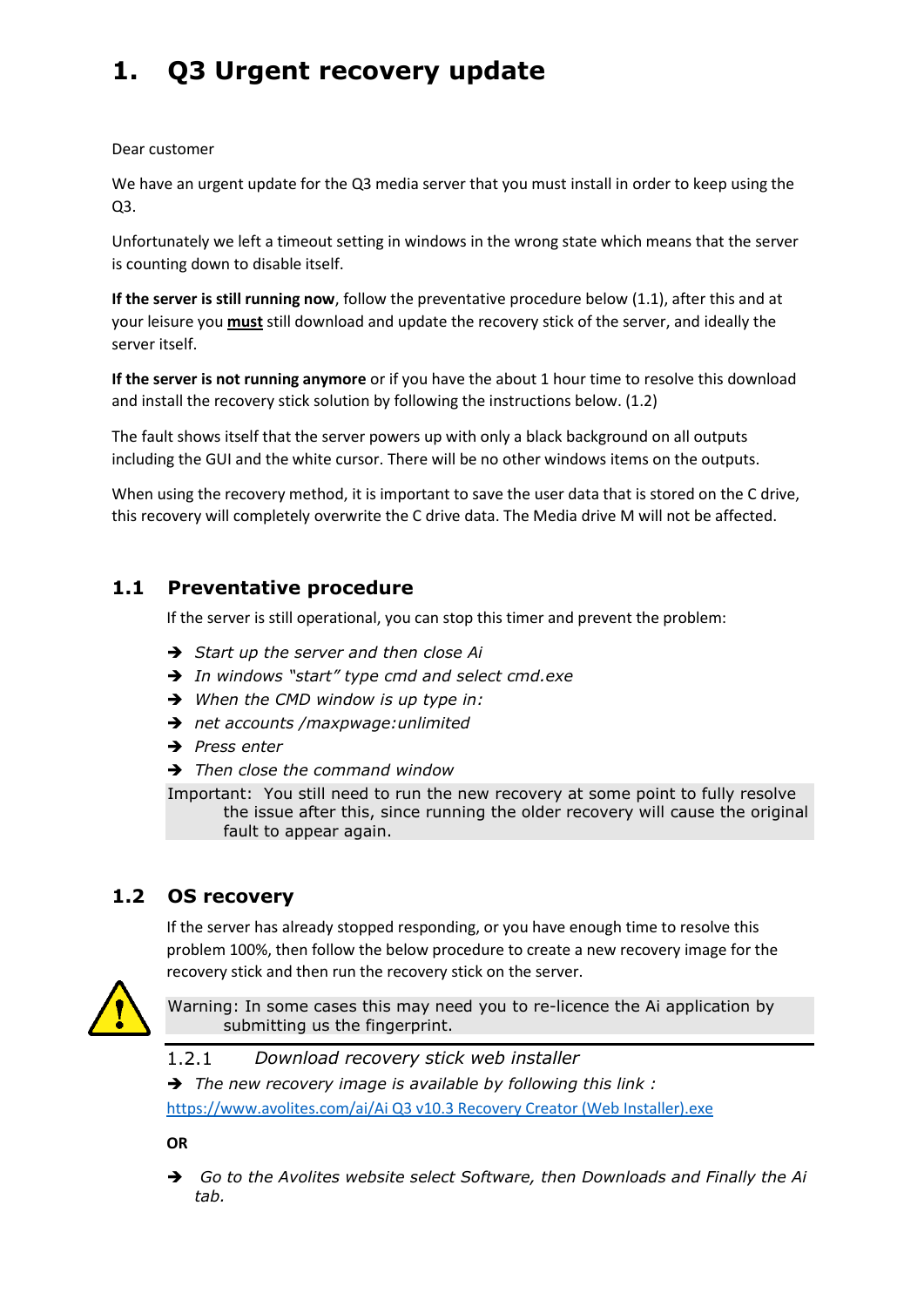*Locate "Q3 recovery creator installer" and press the download button on the right of the page.* 

*After selecting the installer:*

- *Click on "Run" when your web browser asks you to run Q3 recovery creator (web installer).exe*
- *Depending on your PC security settings you may be warned about the application, click on "advanced" and then "Run Anyway"*

This will then start the Q3 web installer application, select this from your task bar.

- *Insert the original Recovery stick in your PC that runs the web installer*
- *Click on next,*
- *Then select "install from internet". This will update the recovery stick directly from the internet. The other options allow you to download first and then run the updater.*
- $\rightarrow$  *Select the recovery USB stick and press "Install"*

This will now download the files and install them on the USB stick. The process takes between 30 minutes and an hour depending on your internet speed.

*Take the USB stick to the server and follow the OS recovery procedure below*

#### $1.2.2$ *OS recovery*

The following procedure re-installs the OS and Ai, and all data that is contained on the C drive.

**Warning:** Make sure to back up any user files on drive C before doing this procedure

- *Backup user's data that is on drive C*
- *Shut the server down*
- *Insert the supplied Recovery USB stick in the server front USB socket*
- *Start the server and Press F12 to enter the Boot menu*
- *In the boot menu select the option to enter UEFI: Sandisk, Partition 2*
- *This will automatically start the installation, Follow the prompts on screen*
- *We advise in this case to use the " 1 Standard Recovery" option to be used*
- *After the OS install, if you have a capture card fitted run the capture card installer as detailed below,*
- *If there are no capture cards installed, then the server is ready to use*
- *Power cycle the server*

Note: The above instruction assumes that the recovery stick is the supplied one and therefore shows up as "UEFI: Sandisk, Partition 2", other sticks will have a different name, but will always have UEFI: *name* Partition 2

The recovery will not affect you media drive, therefore there is no need to make changes there, any

*This completes the procedure for servers without capture cards*

### **The following steps are only applicable to servers that have a Capture card fitted.**

#### $1.2.3$ *Capture card driver installation*

After the recovery stick the drivers need to be re-installer only if capture cards are fitted.